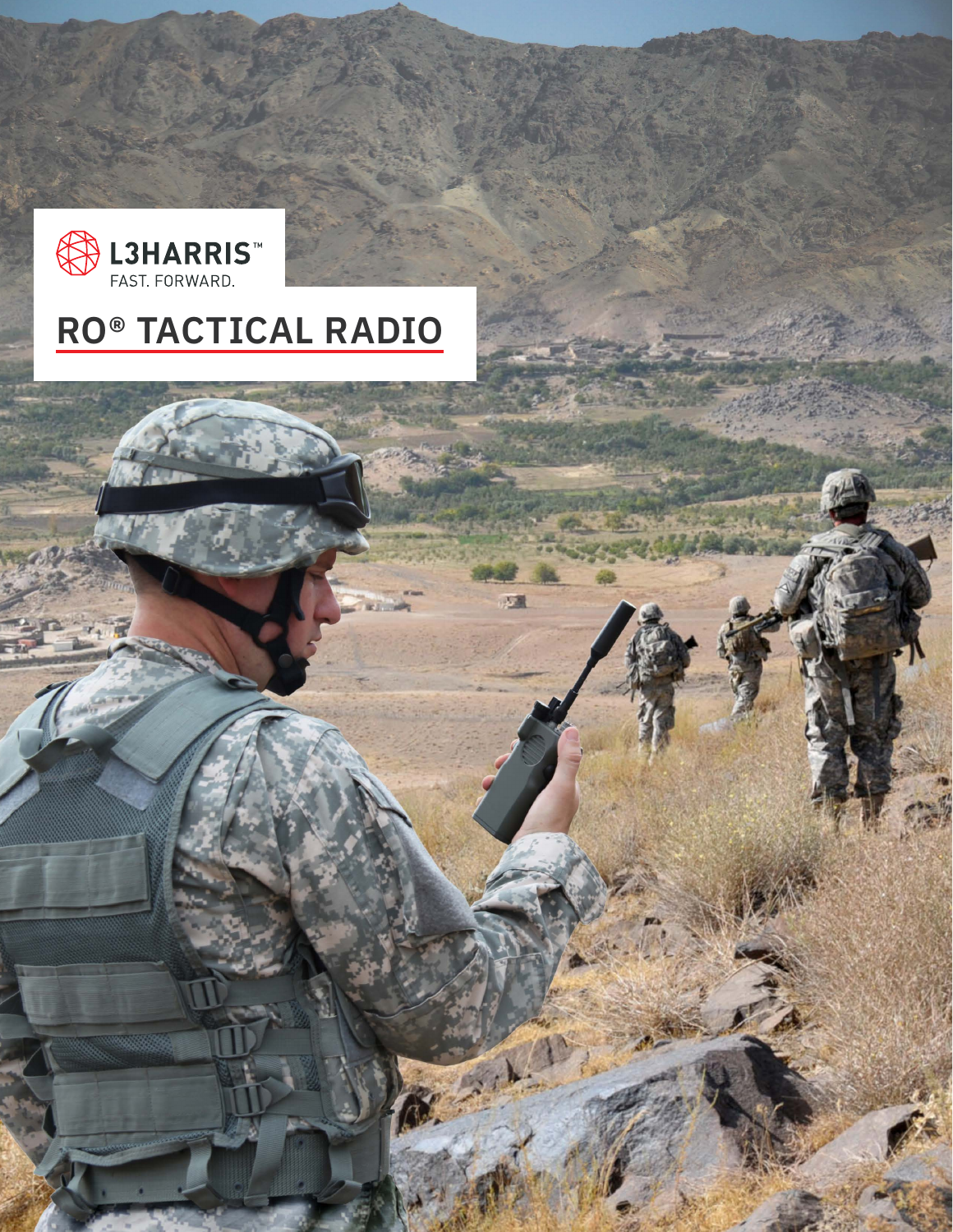

# **WHEN INSTANT COMMUNICATIONS ARE REQUIRED**

The RO tactical radio, based on L3Harris AssuredReach™ technology, goes to extremes to provide on-the-move (OTM), over-the-horizon (OTH) secure voice, data and position location information (PLI) in a ruggedized, field-proven handheld communications device.

The RO tactical radio uses the Distributed Tactical Communications System (DTCS) provided by the Defense Information Systems Agency's (DISA) Enhanced Mobile Satellite Service (EMSS) office.

Its design is simple for operators to use and is similar to a secure "walkie-talkie" in that it does not require ground infrastructure. The talker can reach thousands of other RO tactical radios within a 100-250 mile range anywhere in the world with line-of-site to the sky.

Communication occurs over a distribution of secure nets. Each radio may be a registered member of up to ten nets. Secure voice communication is available to any registered RO tactical radio in the net that is also within the 100-250 mile range of the talker. The talker selects the net using the band knob and secure voice communications occur when a talker joins the selected net via the push-to-talk

(PTT) button. Pressing the PTT button establishes a control and broadcast channel for the selected net. The channel setup occurs and crystal clear voice communications can be heard in less than two seconds from PTT and is indicated by a single audible tone. The call is ended and channel resources are released when the PTT button is released. Three short tones indicate the end of the transmission. Secondary nets may be monitored simultaneously while maintaining the ability to talk on a selected net.

Equipped with an embedded GPS receiver, each radio transmits and receives voice and GPS over a single antenna. Encrypted PLI is transmitted with flexible configurable options to meet operational requirements. PLI can be sent upon release of the PTT as well as configured for time intervals (e.g. every five minutes) or movement intervals (e.g. one kilometer). These settings are available for two types of PLI transmissions: global PLI and regional

PLI. The global PLI type transmits the PLI data from anywhere in the world securely over the satellite constellation to the DoD gateway. The encrypted data is then sent from the DoD gateway to the mission management center (MMC) and into a format compatible with the Global Command and Control System (GCCS).

Regional PLI is transmitted and may be collected locally with a RO tactical radio configured to operate in data collector mode. This feature provides local personnel awareness of friendly force positions within the operating range and enables the radio to initiate and receive voice communications. The collector also receives PLI data from other RO tactical radios on the nets it is monitoring and is registered to. RO tactical radio registration includes net assignments, encryption keys and PLI settings and data collector operation is managed by a DTCS Net Manager.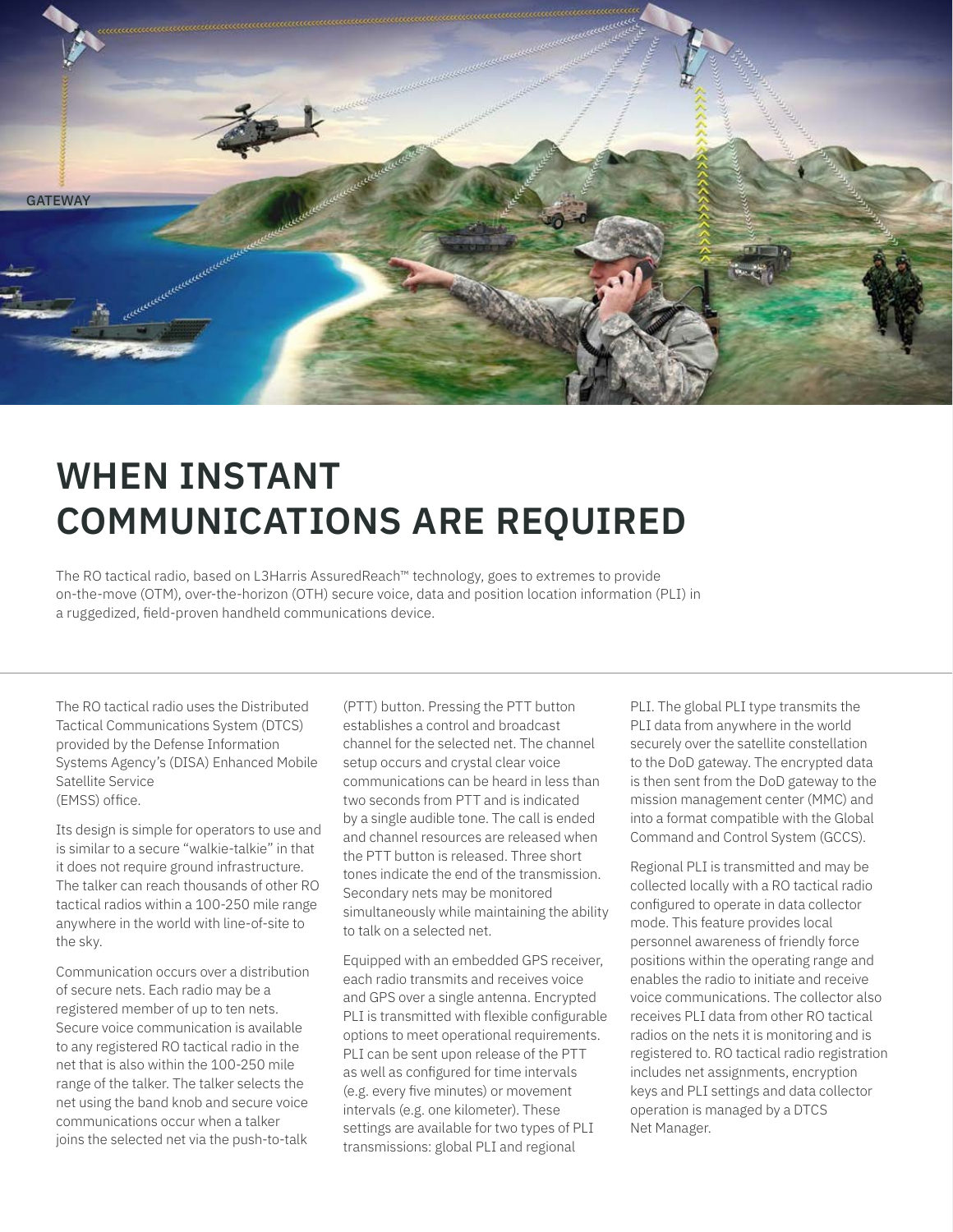## RO TACTICAL RADIO

Conveniently located connectors

## ANTENNAS

Compact antenna to attach directly to the radio vehicle antenna with magnetic mount and 16 foot (4.8 meter) cable

POUCH Tan or black with battery door

BATTERIES Four CR123 or RCR123 batteries

## **VEHICLE MOUNT**

The vehicle mount provides a vehicle mounted platform for the radio. It includes a lever-lock, ball arm and pivoting base stand.

## **HEADSETS**

Urban tactical headset with PTT button

## CABLES

Data cable, AC power cable, 5590 battery cable and vehicle power adapter

## RO-MOBILE AWARENESS PLATFORM RO-(MAP) PDA

The RO-MAP utilizes a rugged PDA and the RO tactical radio to provide friendly force tracking (FFT), text messaging and RO tactical radio remote control.

## **HANDSETS**

Noise-cancelling handset

## **SPECIFICATIONS**

## **ENVIRONMENTAL**

Operating temperature: -30˚C to +71˚C (-22˚F to +160˚F) Meets IP67 and MIL-STD-810G: Temperature shock, humidity, salt fog, sand and dust, immersion, vibration and shock

#### **PHYSICAL CHARACTERISTICS WITHOUT ANTENNA**

Length with connectors: 5.6 in (142.2 mm) Width 3.0 in, depth 1.7 in, weight 18 oz (Width 76.2 mm, depth 43.2 mm, weight .51 kg)

## **FUNCTION MODES**

Manual registration

Signal strength

Battery level

Broadcast PLI collector state

LED brightness

Secondary net monitoring and configuration

Field application tool to specify networks

Configuring the tone volume

Zeroizing the radio

#### **COVERAGE**

100% - Pole to pole with any line of sight to the sky (no need to locate a geostationary satellite)

On-the-move

100-250 mile (160.9-402.3 km) range

Immune to solar flux and ionospheric propagation

#### **POSITION LOCATION INFORMATION (PLI)**

Built-in commercial GPS receiver (uses same small antenna as voice communications)

Completely transparent to the user (simultaneous voice and data)

Modes of transmitting: time, distance and PTT

Modes of receiving

- > Regional, a RO tactical radio can be connected to a PC to collect the location of all the radios in the same satellite beam
- > Global, the position of all radios can be located from anywhere in the world via the MMC

## **SPECIFICATIONS (CONTINUED)**

#### **VOICE QUALITY**

Crystal clear voice communications

Fast real-time connections without noticeable delays

### **SIMPLE**

PTT with one to many

Automatic walkover protection

Simultaneous voice and position

Off-the-shelf headsets, handsets and batteries

#### **SECURE**

NIST certified AES 256 voice and data encryption (can be used by coalition troops) Local zeroizing

## **MULTI-CHANNEL OPERATION**

Up to ten unique nets

Prioritization with primary and secondary nets

#### **SMALL AND RUGGED**

Handheld and lightweight

18 oz (.51 kg)

Compact 5.8 in (147.3 mm) long antenna

Aluminum enclosure

Immersion and dust protection

## **INTERFACES**

RS-232 for data

Built-in speaker, up to 84 dBA

Built-in microphone

LED with variable brightness

### **NO GROUND INFRASTRUCTURE NEEDED**

No central antennas needed

No backup power needed

Interoperability with terrestrial networks and equipment